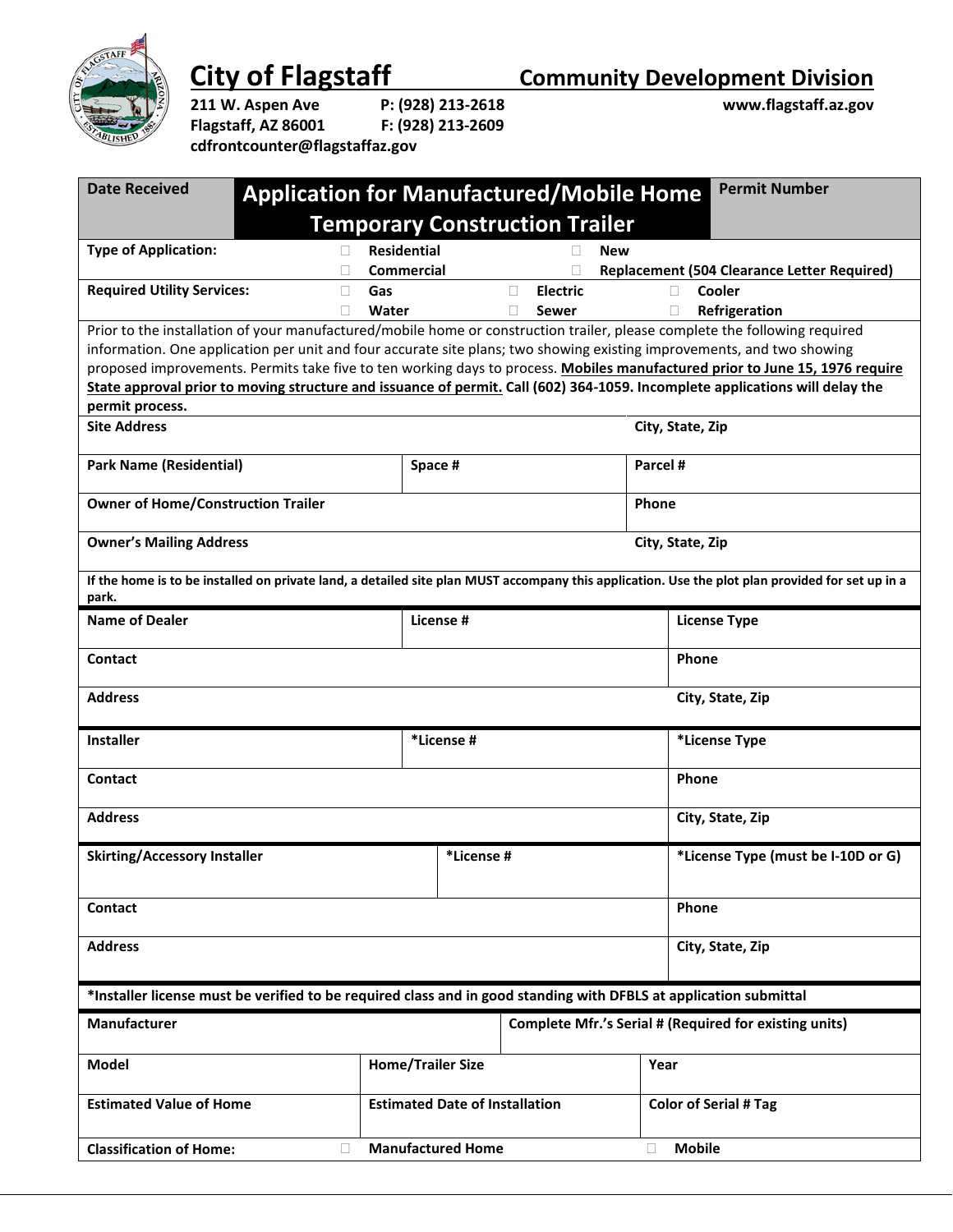|                    |                                                                                                                                 |                                                                                                    | Check accessory structures which are on the sales contract and indicate size. Some structures may need an additional building permit. |  |  |  |  |  |
|--------------------|---------------------------------------------------------------------------------------------------------------------------------|----------------------------------------------------------------------------------------------------|---------------------------------------------------------------------------------------------------------------------------------------|--|--|--|--|--|
| <b>X</b>           | <b>Skirting (required)</b>                                                                                                      | $\Box$                                                                                             |                                                                                                                                       |  |  |  |  |  |
| П                  |                                                                                                                                 |                                                                                                    | □ Garage (Detached) / Size________                                                                                                    |  |  |  |  |  |
| П                  |                                                                                                                                 | Porch / Size <u><del>was and the state of</del> storage / Size</u> <u>and Storage / Size</u> and D | <b>Stem Wall (Masonry/Concrete)</b>                                                                                                   |  |  |  |  |  |
|                    |                                                                                                                                 |                                                                                                    | A permit fee of \$120.00 will be due per unit at the time of issuance. Fee includes 3 onsite inspections any additional inspections   |  |  |  |  |  |
|                    | will be charged at the rate of \$47.00 per hour. A City inspector must inspect the installation. 24-hour notice is required for |                                                                                                    |                                                                                                                                       |  |  |  |  |  |
|                    |                                                                                                                                 |                                                                                                    | inspections. This permit is valid for 180 days. If the inspection cannot be completed within 180 days, the applicant must notify the  |  |  |  |  |  |
|                    | Building and Safety Division in writing.                                                                                        |                                                                                                    |                                                                                                                                       |  |  |  |  |  |
|                    |                                                                                                                                 |                                                                                                    |                                                                                                                                       |  |  |  |  |  |
|                    |                                                                                                                                 |                                                                                                    |                                                                                                                                       |  |  |  |  |  |
|                    | <b>Applicant Signature:</b>                                                                                                     | Title:                                                                                             | Date:                                                                                                                                 |  |  |  |  |  |
|                    |                                                                                                                                 | <b>For City Use</b>                                                                                |                                                                                                                                       |  |  |  |  |  |
| <b>Flood Zone:</b> |                                                                                                                                 | <b>Zoning District:</b>                                                                            | Receipt #:                                                                                                                            |  |  |  |  |  |
|                    |                                                                                                                                 | <b>Approval - Initial &amp; Date</b>                                                               | <b>Hold - Initial &amp; Date</b>                                                                                                      |  |  |  |  |  |
|                    |                                                                                                                                 |                                                                                                    |                                                                                                                                       |  |  |  |  |  |
|                    | Stormwater ____________________                                                                                                 |                                                                                                    |                                                                                                                                       |  |  |  |  |  |

**Planning**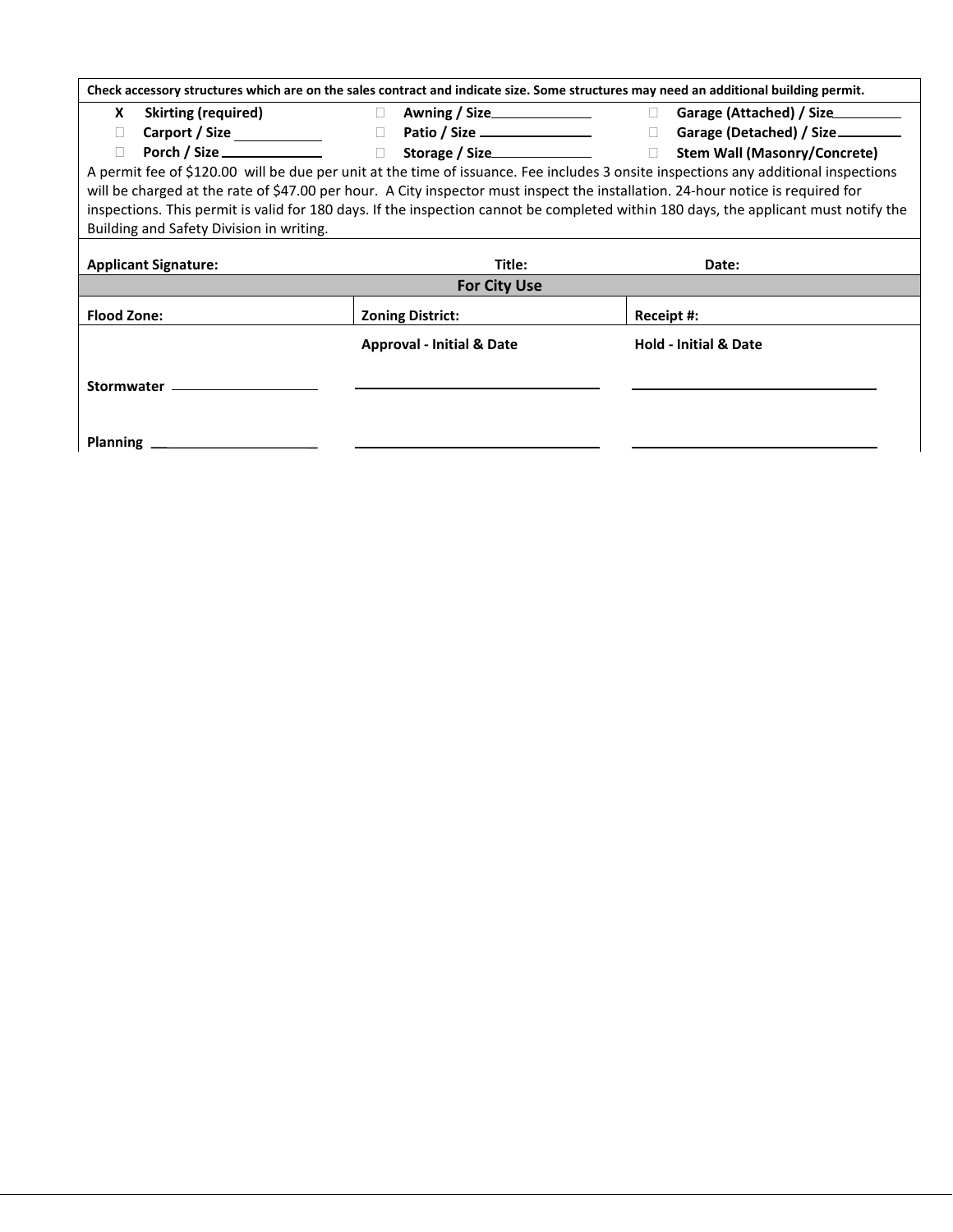

**211 W. Aspen Ave P: (928) 213-2618 www.flagstaff.az.gov Flagstaff, AZ 86001 F: (928) 213-2609 cdfrontcounter@flagstaffaz.gov**

# **City of Flagstaff Community Development Division**

# **Manufactured/Mobile/Construction Trailer Checklist**

The following information will be completed by a Community Development Division (CD) staff person and the applicant. Minor items may be corrected on all submittal copies by the applicant. Major omissions or errors must be redrawn and resubmitted by the applicant.

## **Application:**

- $\Box$  Physical address of project (on application and shown on site plan) and Lot # (subdivisions only)
- $\square$  Subdivision name or park name, phase/unit # within subdivision (when applicable)
- $\Box$  Size of garage, number of vehicle parking (1, 2, 3 or more cars) if part of permit application
- □ Mobile home information to include: manufacturer, serial #'s, size, model, estimated value
- $\Box$  Impervious surface accurate (must include all drives, walks, patios, decks and roof area) in non-conforming parks. The applicant will provide information on unit and additions only.
- $\Box$  Is project site adjacent to a flood plain (yes or no refer to GIS overlay)
- $\Box$  504 Clearance Letter required on any replacement units or units being moved Note: Stem Walls (masonry or concrete) and garages require a separate building permit

**Site Plan:** Four copies of the site plan are required for a standard submittal MFH installation (two showing existing improvements and two showing proposed improvements)

- $\Box$  Accurate site plan to engineer's scale (1:10 or 1:20, may not be architectural scale)
- $\Box$  Lot line dimensions (must agree with parcel information from Coconino County books)
- $\Box$  For existing, non-conforming RV parks, the applicant must show dimensions to existing units
- $\Box$  North arrow (may be added by applicant minor item)
- □ Setbacks drawn on site plan
- Contour lines (2' interval) shown, labeled using elevation (e.g., 6928') if accessory structures are added such as decks, sheds and garages (not required for installation, only of MFH)
- $\Box$  Building footprint clearly defined/dimensioned (all structures), size must match what is installed
- Exact dimensions from proposed structure to adjacent property line **or** existing mobiles
- Any decks, exterior stairs or cantilevered structural elements to be shown
- □ Easements shown (PUE, drainage, utility, slope and resource, etc.; refer to plat)

### **Construction Drawings (only required for accessory structures - garages, decks, sheds):**

- Two sets of construction drawings with square footages stated (for any structures not previously pre-approved by the State of Arizona or "same as" submittals on record)
- $\Box$  Sheet numbers (e.g., sheet 2 of 10, 3 of 10, etc.)
- $\Box$  All details or plans shall be to scale (no "NS" or 'not-to-scale" drawings)
- $\Box$  All rooms labeled per intended use when building additions (e.g., bedroom, bath, living room, etc.)
- Existing and finished grade shown on all elevation views
- Two sets of roof truss manufacturer layout and two sets of calculation sheets from manufacturer
- $\Box$  Two sets of engineering calculations (when required)